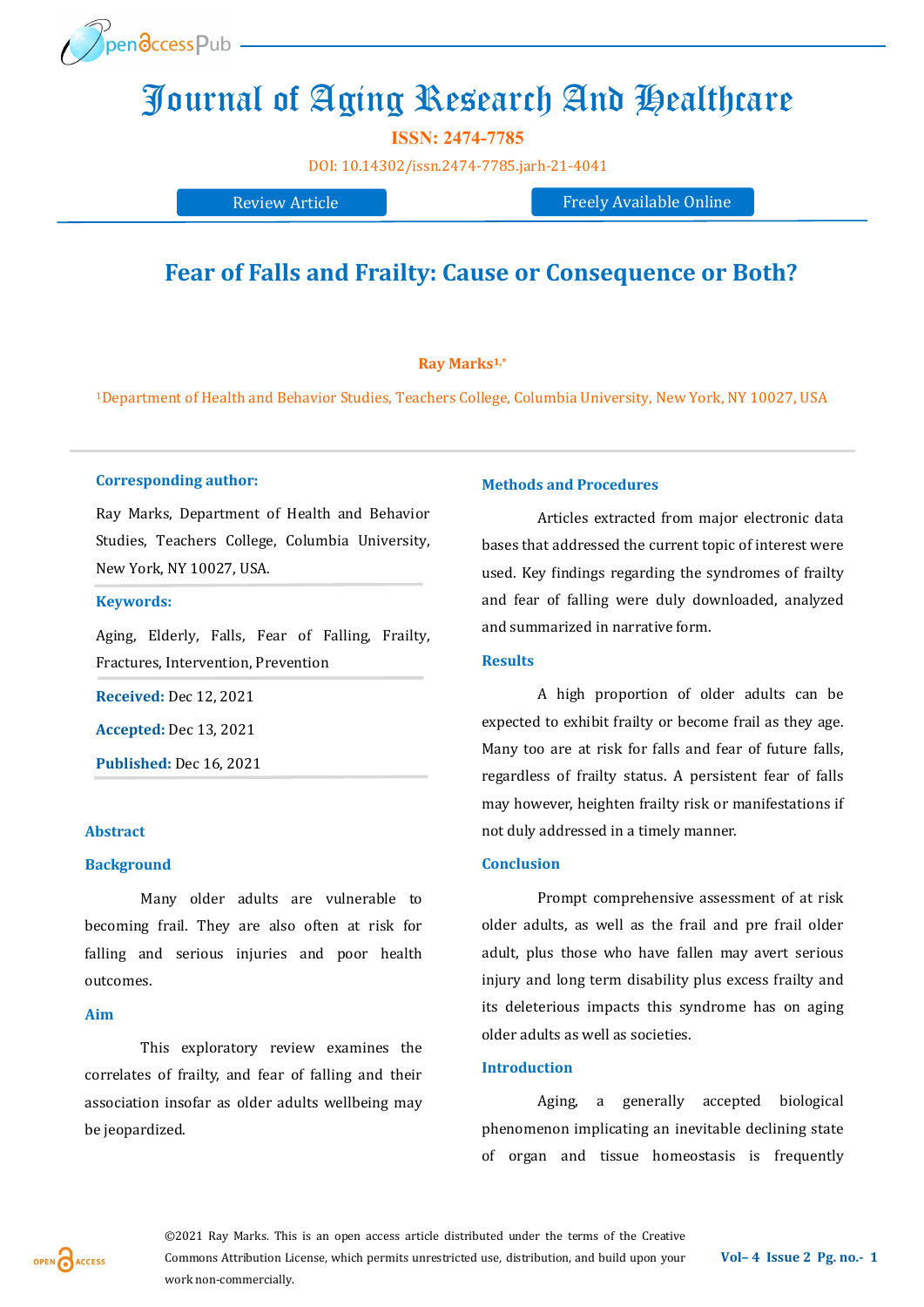

associated with a variety of chronic health conditions, anxiety, depression, various fears, the use of multiple pharmaceutical drugs, nutritional challenges, and multiple physical limitations. Also often associated with various degrees of frailty or a tendency to become frail, this state of increased vulnerability to stress is a potentially preventable critical aging intermediate found to markedly increase the extent of age-associated physical, cognitive, and psychosocial challenges, as well as accelerating overall declines in well being [1, 2]. However, even though frailty is a condition expected to increase in prevalence in future years [3], and may predict dementia [2], the possible determinants of frailty attributable to factors other than age and nutrition, such as a high degree of cognitive challenges including the fear of falling-or a lack of confidence in one's ability to safely undertake active mobility movements, which may heighten frailty, are not well articulated in the mainstream literature. This is despite the possibility that fears evoked by the experience or envisioned experience of falling may represent an important albeit overlooked frailty mediator, and one that is potentially preventable or amenable to modification and to thereby potentially mitigating a variety of cumulative adverse frailty consequences, as well as its onset and exacerbation among older vulnerable adults.

Given the growing need for health providers and others to assist older adults to avoid preventable illnesses or disability states, as well as an excess aging burden and low life quality, and to enable them to age more successfully than not, it appears there may indeed be some merit to examining those factors other than mainstream frailty determinants, as well as falls determinants that may lead to actual fears-a pervasive and serious problem among the elderly [4] associated with a decreased ability to function physically, decreased mobility, muscle weakness, gait disturbances, falls, and a resultant vulnerability to a heightened frailty state [5]. In particular, and in light of the severe impact of frailty on all the aforementioned factors, more knowledge in this regard not only appears warranted, but could arguably help to mitigate the rate and degree of downward spiraling of the older adults' health as well as their frailty status- and in turn, may have immense health implications for both the aging adult, as well as society.

In this regard, this mini review elected to selectively focus on establishing if there is some evidence to support the view that fear of falling can independently or collectively along with other aging features foster frailty, which in turn can predictably engender a high rate of falling related fears and significant injuries and adverse health outcomes.

Indeed, this idea, although possibly not novel, may yet prove to have considerable far reaching value insofar as prevention of either of these two states is concerned, if we consider these factors alone may not only jeopardize overall health, longevity, and life quality, but foster a high risk for injuries such as hip fractures, expected to show an immense increase in prevalence among the elderly by 2050.

#### **Aim**

In light of the importance of helping older adults to maintain a high level of wellness and one free from excess fears and preventable health issues, this mini review sought to establish whether there is a role for improvements in frailty prevention and its possible link to excess fears of falling among older adult populations.

A parallel aim was not only to establish if more should be done in this regard, but if desirable, in what respect?

#### *Hypothesis*

It was hypothesized that a possible bidirectional relationship would be found to exist between frailty and fears of falling among a substantive proportion of older community dwelling adults. Moreover, a link for both frailty and falls fears to hip fracture risk would appear to be an apparent, albeit possibly preventable, important disabling pathway.

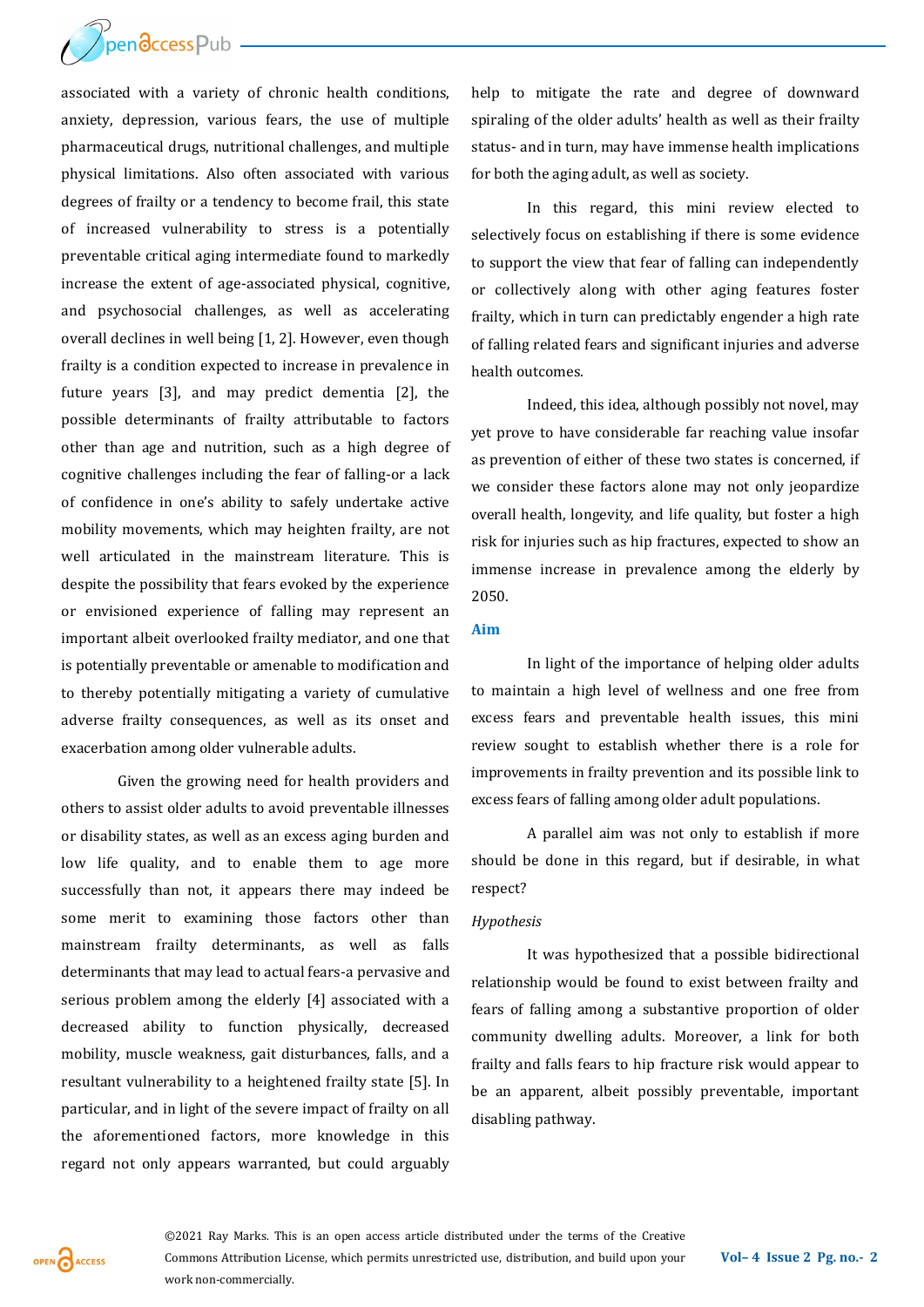

#### *Relevance*

Frailty, a potentially preventable serious health state and undisputed impediment to well-being among many older populations, not only impacts bone fragility, but overall energy levels, muscle strength capacity, and gait. Frailty also commonly engenders various degrees of anxiety, and depression [6] that alone or in combination with one or more of these factors can be expected to not only exacerbate frailty, but also associated levels of serious morbidity and excess rates of premature mortality, as well as possible parallel increases in falls risk, as well as fears of falling.

As such, the excess human as well as fiscal costs of frailty are currently immeasurable, and are likely to increase, rather than decrease, as societies age unless actions are taken to offset this possible cycle of highly adverse events. In particular, falls that often cause severe injury, anxiety and loss of confidence, as well as activity avoidance, depression, and social isolation due to 'fears of falling' a collective term denoting a set of negative beliefs that appears to occur in up to 85 percent of older adults who have experienced prior falls [7] undoubtedly tends to increase frailty or provoke its multiple manifestations [8]. In particular, falls leading to hip fractures that occur frequently among the frail elderly not only predict less than desirable outcomes of survivors post hip fracture surgery [9], but the persistence of falls fears, anxiety, and low self-efficacy [10].

#### *Rationale*

Frailty, an age associated syndrome commonly attributed to under nutrition among other factors, appears strongly associated with a progressive decline in several physiological systems that can collectively heighten the older adult's vulnerability to the risk of multiple adverse health events and outcomes, such as disability or death [11]. In this regard, both frailty itself, as well as falls injuries often attributable in part to frailty features such as muscle and bone mass declines, and which often produce an excess of fears, such as falls related fears, can clearly be

expected to lower the ability of the affected frail aging adult to adapt to one or more undesirable stresses as well as reducing the chances of successful aging and a high life of quality. Yet, for many older adults living in the community and who may slowly lose their independence, this remains an enormous personal problem, and is one clearly likely to markedly raise the immense and profound social costs associated its well established negative impact on function, as well as social and mental health status [12, 13], particularly if it contributes to a fragility hip fracture [11]. In turn, as well as fostering an increased risk for falling or actual fall injuries leading to a fear of falling, fractures and further possible injuries and frailty or the onset of frailty, a deleterious perpetual cycle of adverse health outcomes can be expected to ensue. In this regard, although Malini et al. [13] found fear of falling in older adults to occur at high rates in this population, Malini et al. who found use of seven or more medications, having a hearing impairment, being functionally dependent in activities of daily living, diminished walking speed, fair and poor/very poor self-rated health and depressive symptoms to be key related health issues, did not discuss the factor of frailty directly in this respect. However, Crehan et al. [14] found a quarter of 47 elderly fallers who appeared to exhibit falls fears were also largely frail [75% cases], while in a study of older adults located in four Indian villages, among several associated factors mentioned as salient frailty determinants, such as low education, socioeconomic status and physical activity, age, being female, the frail elderly observed in that study tended to have a higher odds of falls as well as fear of falling compared to those designated as being non-frail, irrespective of the frailty definition [15]. As well as falls, various fear perceptions, which have been studied for some time have shown the specific 'fear of falling' may in turn lead to the onset or perpetuation of a state of frailty, poor life quality, and a heightened falls risk and incidence of falls in their own right [16]. Indeed, a fear of falling and/ or low falls efficacy appears to be a key risk factor for frailty in older adults with and without diabetes [17], and

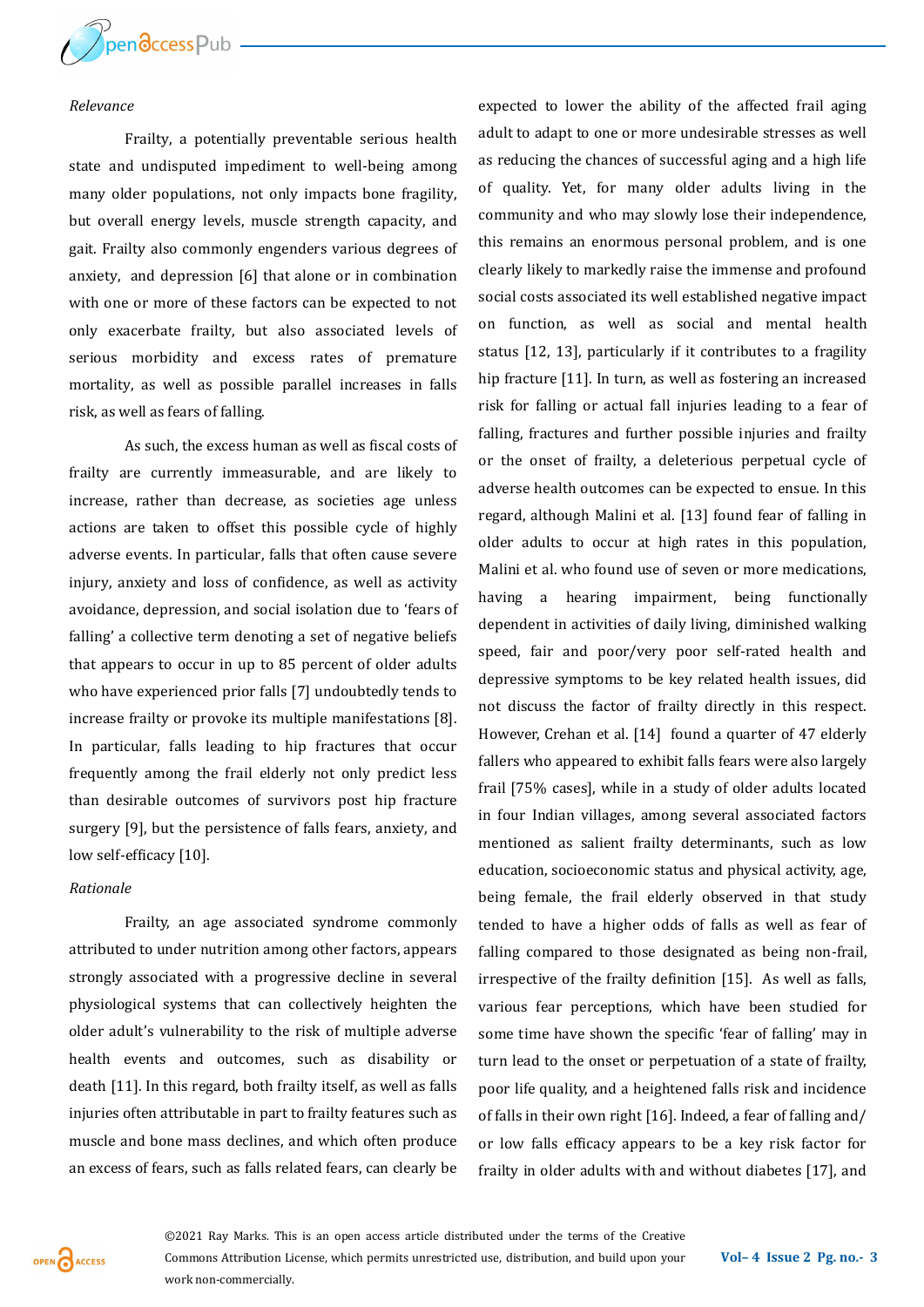

is one suggesting this linkage may have a possible profound role to play in terms of clarifying those frailty determinants that might be modifiable, and their role should not be negated, but rather, should arguably be studied further in the future as indicated by Seematter-Bagnoud et al. [18].

# **Methods and Procedures**

In accord with the aims of this report, the PUBMED, PUBMED CENTRAL, and GOOGLE SCHOLAR depositaries believed to house salient topical peer reviewed articles were carefully searched. Key terms used alone or in combination included, 'aging', 'frailty', 'frail elderly', 'fear of falling', 'interventions'. No yearly restrictions were applied, and after an extensive scan of the available data, all pertinent reports addressing the current topic were scrutinized in detail, regardless of research design, and those deemed of substantive relevance were selected to provide an overview of this topic. The method of reporting in this instance was limited solely to a narrative descriptive format, given the low numbers of topical papers, or any substantive numbers of prospective studies on this topic. Excluded were foreign articles, proposals for future studies, nursing home studies, and issues related to frailty other than falls fears.

## **Search Results**

The study of frailty has been pursued for more than four decades and as representative of the sub study topics covered, the inventory posted at PUBMED 1980-2021 and downloaded December 10, 2021 revealed a very modest number of articles linking frailty and falling fears as follows.

Among these, more than half were not relevant to the present discourse*,* or were study proposals. Those that were deemed relevant were categorized as being of general reports, versus research based reports.

# *General Observations*

Among the articles relevant to the present topic, although limited in quantity, available data do appear to strongly support the view that many older adults are likely to be frail or in a pre frailty state, a recently constructed term and syndrome employed to characterize those vulnerable older adults who tend to exhibit an increased risk of premature or excess rates of functional declines, institutionalization, hospitalization, and death [1, 19]. Other reports indicate that those older adults deemed to be frail, as well as those elderly who are deemed in robust health may yet both exhibit high rates of falling and possible subsequent fears of falling if they have incurred a an injurious fall or believe they are at risk for a future fall. Conceptually, this appears to set the stage for either magnifying the presence of or increasing its risk. In particular, those elderly who restrict their weight bearing activities and others out of falling fears and who may then inadvertently suffer excess muscle mass losses, bone mineral density alterations, weakness and lack of energy, depression, and a heightened medication need, among other negative frailty associated impacts may be highly vulnerable in this regard. Those who have studied this topic thus tend to agree that this series of overlapping events is undoubtedly of high importance to acknowledge in that once a cycle of falls and frailty is established, this situation can be expected to foster a high risk state for serious injuries, adverse health outcomes including

| <b>Key terms applied</b>          | <b>Numbers of articles listed</b> |
|-----------------------------------|-----------------------------------|
| Frailty                           | 20,572                            |
| Frailty and elderly               | 15,345                            |
| Frailty and falls                 | 1810                              |
| Frailty and hip fractures         | 343                               |
| Frailty and fear of falling       | [127].6% of all Frailty articles] |
| Hip fractures and fear of falling | 108                               |

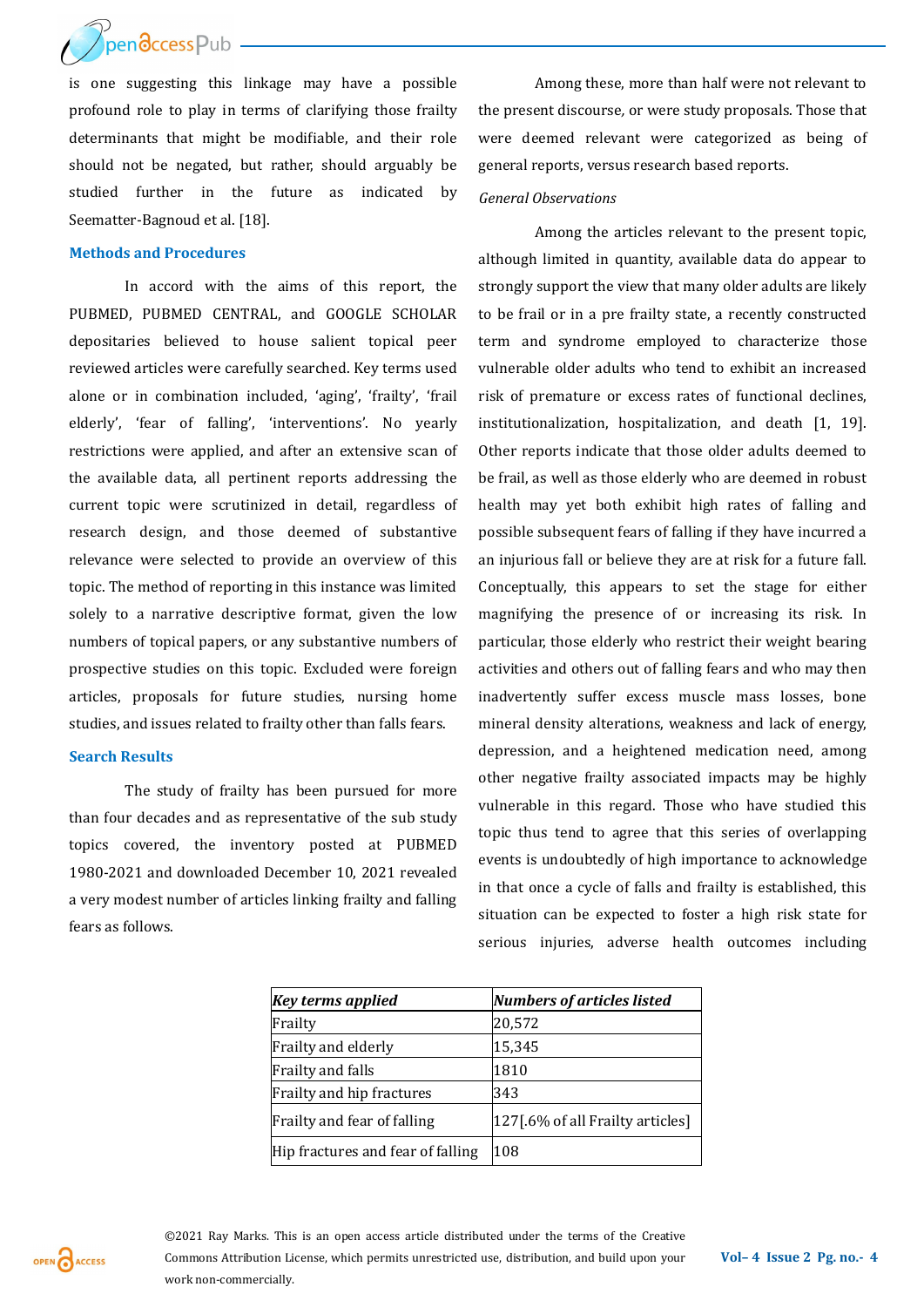

falls [3], as well as possible subsequent increments in frailty [20], wherein there may be a further and more permanent loss of the well attuned harmonic interaction between multiple domains or dimensions of wellbeing including those of multiple genetic, biological, functional, cognitive, psychological and functional health domains [21].

In light of these highly negatively impactful events, including possible increases in hospitalizations, immense health care costs, and premature mortality rates [3], and the belief that neither frailty nor falls are inevitable, a fair number of current recommendations to offset this adverse cycle of events have been documented. These include the application of early screening as well as efforts to actively intervene to avert this negative cycle of interacting events as well as its various secondary health outcomes and cycle of excess suffering, including comorbidity and falls [21, 22].

# *What the Research Shows*

Although frailty is often associated with functional declines, and is said to be distinguishable from aging and to confer a high risk for falls [22, 23], many studies of older adults currently reviewed, such as that by Tomita et al. [24], Makino et al. [25] and Lach et al. [26], did not discuss the attribute of frailty as a possible falls fear predictor in community dwelling elderly adults. In addition, the attribute termed 'fears of falling' also closely related to the risk as well as actual prevalence of falls among the elderly, was not mentioned in the context of a study focusing on frailty [eg., 27]. As observed by Guedes et al. [22], Esbri-Victor et al. [28] who did assess the association between the attributes of fear of falling and frailty among 183 older Spanish adults with a prior falls history using validated questionnaires the authors found fears of falling to preside in over 76 percent of cases, with 55 percent indicating a high concern. Just over 88 percent of those deemed frail indicated they had a fear of falling with a relative risk of 3.18 compared to those who were not frail. Significant predictors after controlling for other variables were female gender and the presence of depression. Since this was a cross-sectional study, the cause-effect association between frailty and falls fears could not be established, however.

Nonetheless, work conducted in 1994 –did appear to open the door to the possibility that fear of falling, commonly generated in response to an actual fall, could possibly induce or heighten frailty, especially among those in the higher age ranges where falls related fears appear to rise incrementally [29]. Again, this study, albeit a cross-sectional one, did tend to support the view that older community dwelling adults who feel depressed or dissatisfied with life, as well as those who experience falls, are likely to be more impacted as far as future falls risk and frailty are concerned [16]. In addition, Ní Mhaoláin et al. [30] found frail fallers to suffer from an increased fear of falling when compared to the more robust faller (p < 0.001). Frail fallers also exhibited higher depression scores than non frail fallers, while fallers at a transitional level of frailty were deemed to represent a particularly vulnerable group psychologically speaking.

Delbaere et al. [31] who did conduct a prospective study of older adults from the perspective of falls fears, fears of movement and physical activity, and falling, was able to conclude that fear of falling had possible implications for the development of physical frailty, even though they did not actually assess frailty. They further affirmed those who were female and in the higher age groups were likely to be at most risk.

In their study, Silviera et al. [32], examining elderly fallers with varying frailty designations, found higher fear of falling perceptions in those deemed frail compared to those deemed non frail. As well, Kressig et al. [33] who noted symptoms of activity related fears of falling to be present among at least 50 percent of older adults deemed to be transitioning to frailty, also found these fears to be associated with depression, as well as prevailing levels of functional ability. Silviera et al. [32] further concluded that frailty is indeed often associated with a heightened fear of falling, as well as reduced muscle strength, and gait abnormalities deemed to possibly lead

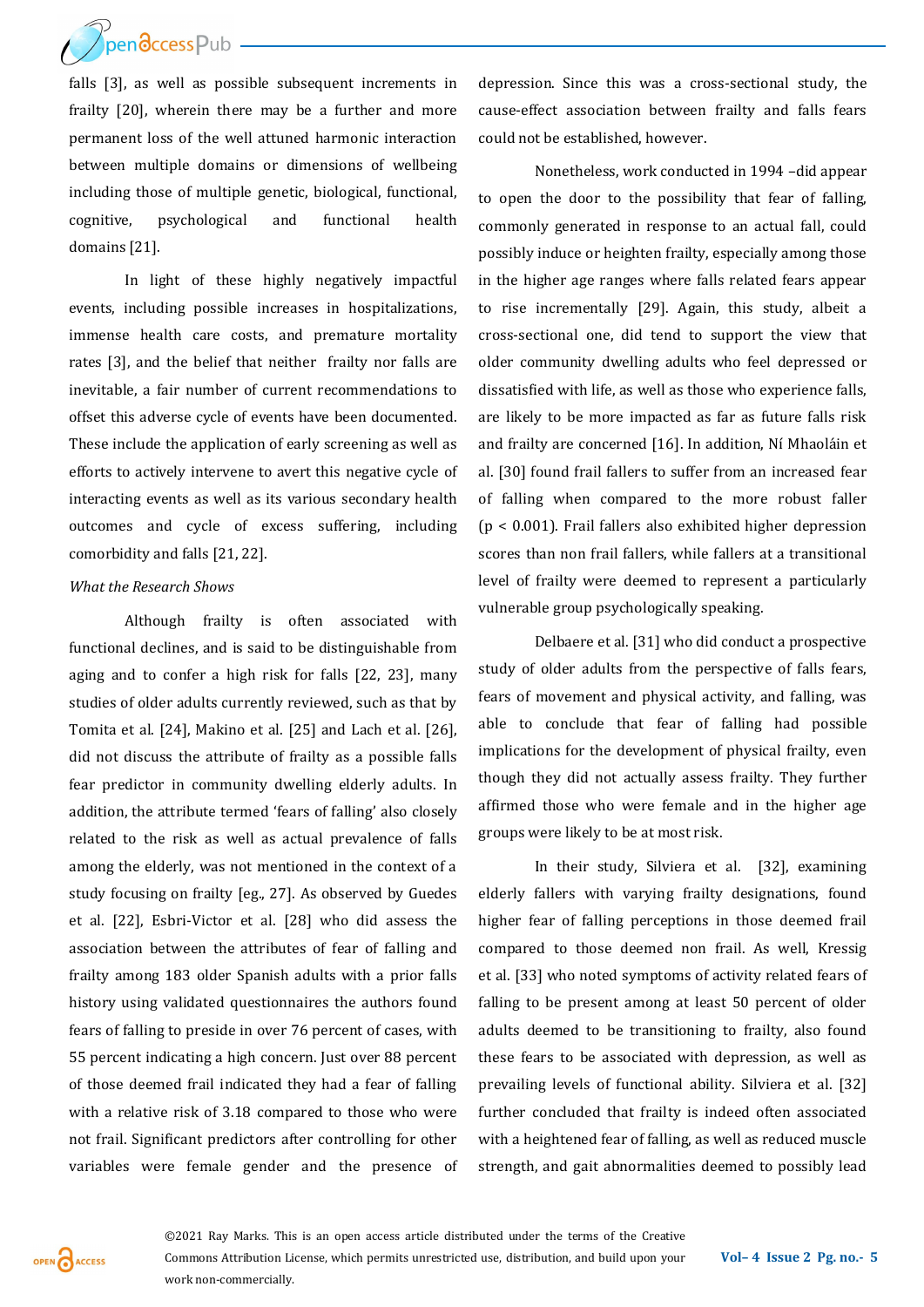$\mathcal{P}_{\text{pen} \mathbf{\mathcal{S}} \text{cc} \text{ess} \mathsf{Pub}}$ 

to falls, while Makino et al. [34] likewise conclude that frailty status may well predict future falls along with the fear of falling in older community-dwelling adults. Fear of falling that induces sedentary behavior is also likely to exacerbate the risk for incurring frailty states or worsening these, as well as falls, regardless of sociodemographic factors [35]. Martin et al. [11] too conclude there are close associations between frailty, sarcopenia, osteoporosis and falls that warrant attention especially in cases where older adults have fallen or sustained a fracture or both, as these individuals may not only be frail and require a care plan involving both nutrition and exercises, but also require specific help to prevent future falls. Indeed, Higuchi et al. [4] found frail elderly who exhibited falling fears to be worse off physically speaking than those with no fear attributes. Other data reveal the fear of falling can not only contribute to psychological conditions such as depression, but can also impact on the health-related life quality of frail elderly people [36].

In short, therefore, although the literature on the current topic of interest is neither robust, nor conclusive, it appears hard to refute a case for the application of both timely as well as effective intervention strategies to prevent or reduce frailty among older vulnerable adults. This may not only help to reduce the chances of a high falls risk, but may also be beneficial for preventing excess frailty, future falls, as well as future falls fears among frail older adults [37] and should be studied in various contexts, and in diverse groups of older adults. Explicit attention to identifying and intervening upon excess falls fear beliefs where they prevail also seems imperative.

Indeed, a recent study of 175 China based community dwelling older adults from five districts [38] showed those study participants who reported having a fear of falling were 7.2 times more likely to be frail than those reporting no such fear, and among those sixty percent of cases deemed frail, eighty one percent affirmed they had a fear of falling. Similarly, Perez-Ross et al. [39] who examined 564 elderly people with a mean age of 76.05 years; and where 83.9 percent were deemed to be pre frail, among the four factors associated with frailty they included a fear of falling. Further findings of Alcolea–Ruiz et al. [40] tend to affirm that fear of falling is significantly elevated in the presence of frailty.

Hence, although frailty represents a highly challenging negative state of wellbeing among many older adults and one that clearly exposes the sufferer to a multitude of potentially preventable adverse health outcomes [41], it appears safe to say that excess frailty can. possibly be averted in part by multiple approaches that might include taking steps to minimize the onset or perpetuation of excess fears related to future falls among those elderly adults deemed most vulnerable. Conversely, in light of the rapidly ageing global population, and the parallel rise in frailty, as well as falls injuries and resultant possible fears of falling, the current social and economic burden of these two conditions alone will undoubtedly continue to rise exponentially if not addressed in a timely manner. In addition, due to associated increases in numbers of older adults living to higher ages, older adults with multi morbidities and those who survived COVID-19, soaring healthcare and social care costs and suffering can be anticipated if sporadic or belated preventive efforts remain the norm.

To address this issue, it is uplifting to see that while more needs to be done, sufficient research does point to the promise of improved health and social outcomes for the vulnerable elderly, through insightful and carefully tailored preventive approaches [42-44] that do currently exist. These include, but are not limited to multi-component community-based as well as home-based approaches and occupational therapy strategies designed to improve muscle and bone mass and function believed to help reduce both frailty as well as falls risk [39, 44-47]. As well as structured exercises, strength training, or physical activities that involve functional training and coordination exercises [48], structured nutrition interventions [49], and/or cognitive behavioral intervention approaches to reduce frailty, as well as falls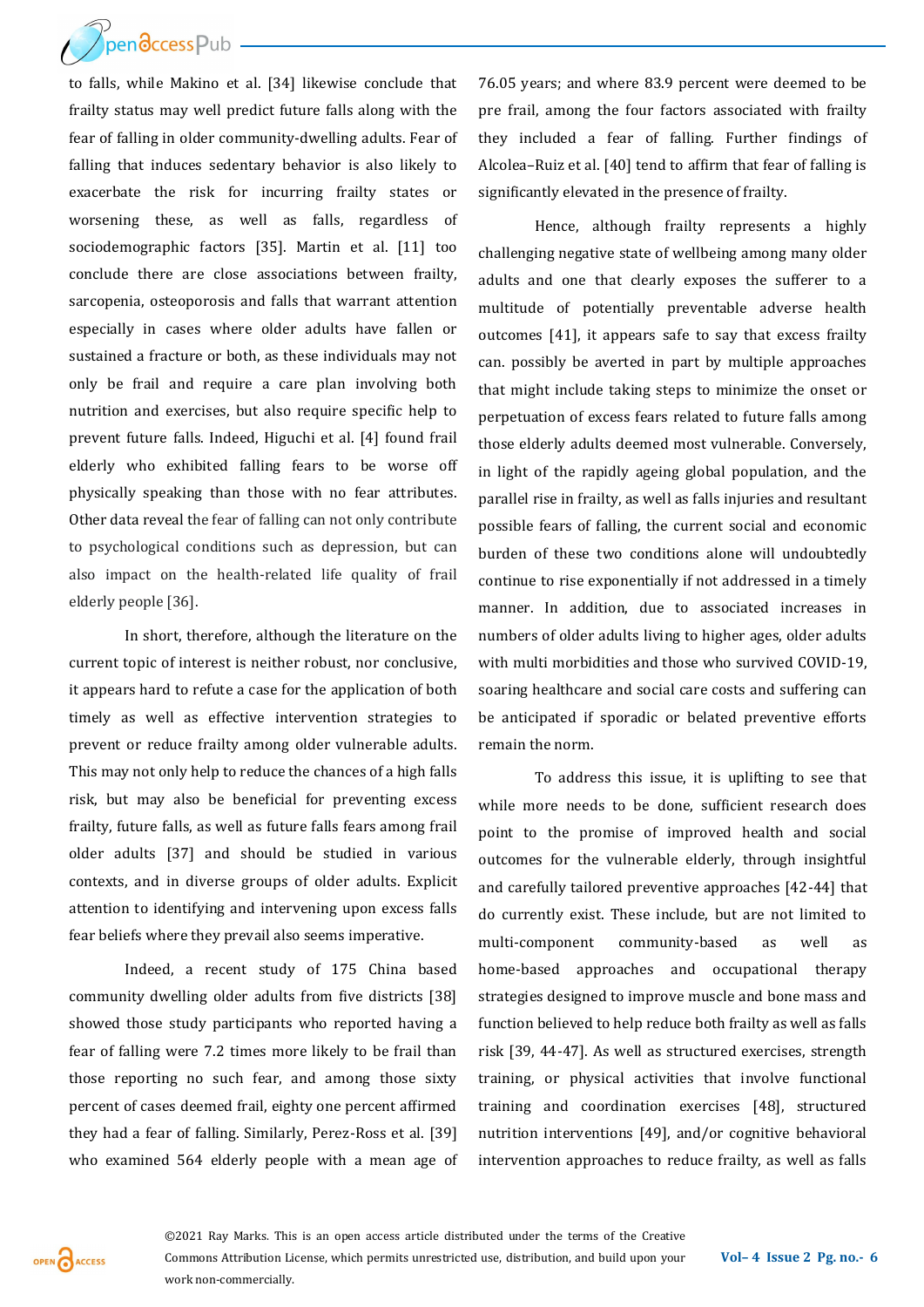pendccess Pub

and the fear of falling may similarly help to increase independence, confidence and energy [7, 37, 50]. Further efforts directed towards reducing harmful medications, improving calcium and vitamin D status, diabetes control, and desirable home adaptations [44, 51, 52], efforts to provide a person-centered and goal setting approach [48] and encouraging social engagement [53] will also likely prove helpful, as will proactive careful screening to identify at risk adults [38, 53, 54]. Programs that try to encourage personal development and growth, in spite of aging, and physical, social, emotional, and economic environments that foster wellbeing and active aging appear highly promising as well [55].

#### **Discussion**

While aging is inevitable, increasing evidence suggests aging as a negative state does not have to be a foregone ordained experience of downward spiraling events and perceptions. This review explored the possible contribution of fears of falling to frailty development and exacerbation, along with any observed frailty, falls risk associations with a view to providing more insight into opportunities to limit or avert some age associated adverse outcomes. These include, but are not limited to a heightened risk of disability, low levels of functional autonomy, high numbers and impact of one or more comorbid diseases, falls and falls injuries, plus multiple degrees of cognitive impairment.

On the other hand, while not definitive, and needing more careful study, it appears safe to say a fairly solid case can be made for the promise of dedicated efforts that attempt to prevent the risk of poor health status and outcomes attributable to frailty in elderly populations, including those elderly who exhibit persistent fears of falling and/or have fallen as a result of frailty. As well as preventing frailty where possible, preventing falls is strongly indicated as well, because even those older adults who are healthy, but incur a falls injury or an actual hip fracture injury, may be at risk for frailty that can perpetuate a downward spiral of health events, even though their association is clearly complex and largely likely to prove non linear and cumulative [see Figure 1].

It is also evident that this is not only an urgent public and social health concern as a whole, but a promising new field of endeavor where most peer reviewed articles have been published within the last five years and among these several are successful studies that show frailty can be somewhat reversed [57]. Moreover, those who are less frail are more likely to be more autonomous and less subject to falls injuries and sedentarity [55].



OPEN CACCESS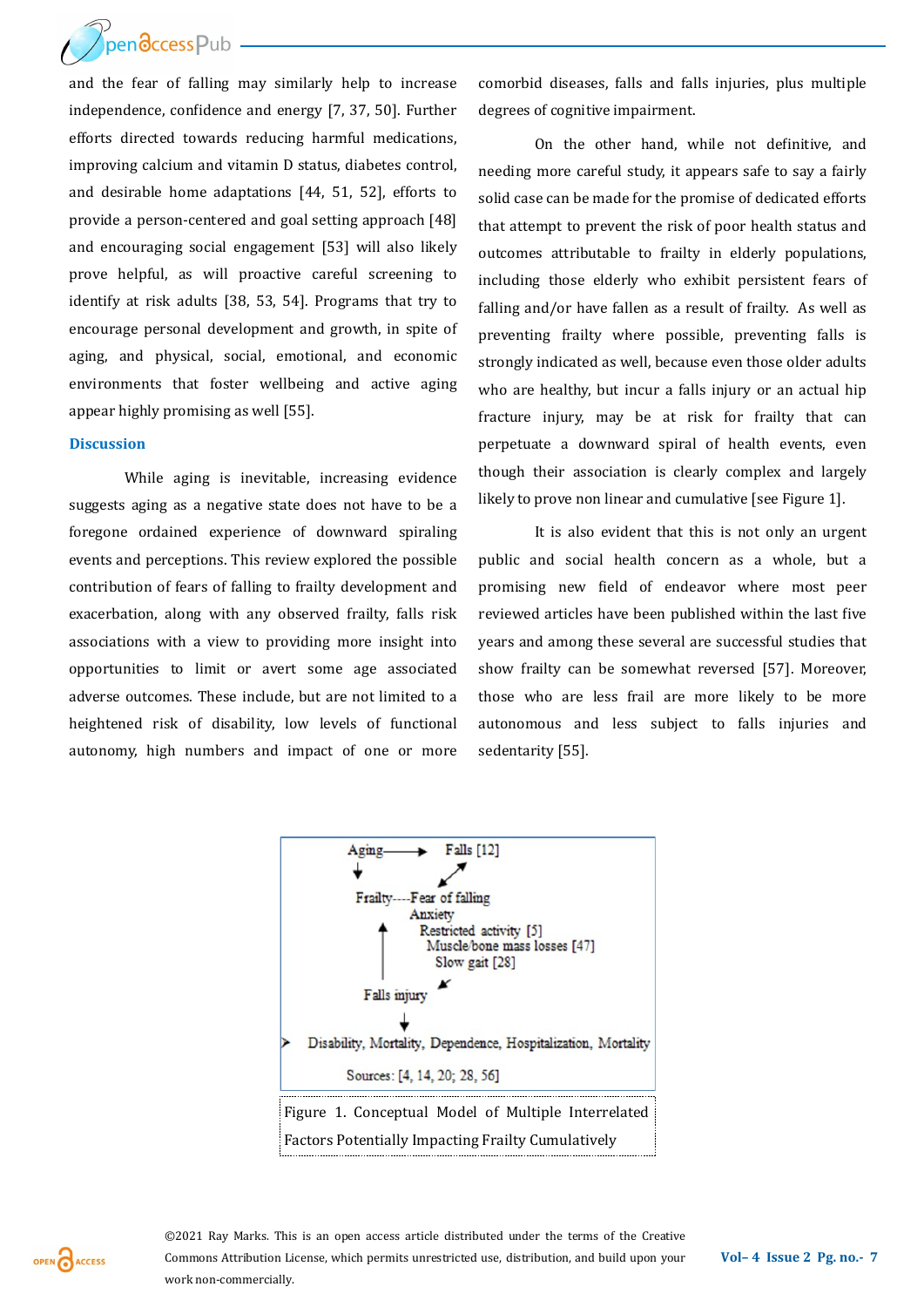**Thendccess Pub** 

At the same time, and bearing in mind, insights, answers and optimal solutions take considerable time to emerge, attention directed towards those most vulnerable to frailty or becoming frail who appear to be women in the higher age groups, those living in poverty, those with low educational levels, living in unsafe housing who are underweight as well as those with diabetes, dementia, disability, and/or depression and that accepts disability is a part of aging [58, 59], as well as those that have a falls history [8], might be targeted preferentially using the most promising approaches examined in randomized studies. These include, but are not limited to various forms of physical activity; physical activity combined with nutrition; physical activity plus nutrition plus memory training; home modifications; pre-habilitation (physical therapy plus exercise plus home modifications) and comprehensive geriatric assessments [60].

Alternately, in light of the independent as well as collective impact of both frailty and falls fears on multiple personal dimensions of health, as well as the broader social and political dimensions of 'wellbeing' [55], the failure to address this burgeoning issue in an integrated rather than a fragmented manner will predictably produce higher levels of irreversible disability, hospitalization, low life quality, and premature deaths than not [36, 38]. Moreover, since falls in their own right are not only increasing in numbers in the elderly, frailty which appears associated with falling and fear of falling to a high degree [56] can undoubtedly be expected to increase if associated fears of falling are neglected and inadvertently reduce activity involvement as well as involvement in rehabilitation interventions [52, 61].

To this end, ample evidence implies an urgent need for multiple far reaching collective efforts to better understand why some older adults are more vulnerable to frailty than others, and to more effectively discriminate and untangle the most promising potentially preventable antecedents using actionable preventative approaches. There must also surely be improved practical efforts to not only avert falls as well as falls fears, but to better understand the origins of falls attributable to excess fear

that can prevail even in the absence of any actual overt falls experience. Based on the current literature, it also appears comprehensive assessments, longitudinal exploratory studies, plus an inter disciplinary approach, along with well designed efficacy studies that focus on heightening positive cognitions, provider knowledge, falls self-efficacy, efforts to counter the multiple negative mythologies of aging as purely a declining and negative economic state, plus personalized home-based one dimensional or multi component exercise interventions, and the provision of access to safe indoor and outdoor environments, efficacious social support, medication safety, and needed nutrient and educational resources will be especially helpful in this regard and are strongly encouraged [62-68].

### **Conclusions**

#### *Based on the Prevailing Data, it is Concluded that*

- I. Fear of falling is a potentially reversible correlate of frailty among the elderly.
- II. Further research, plus personalized home-based community wide preventive efforts and treatments to address both frailty, as well as falls fears hold the potential to improve the lives of many older frail, as well as pre frail older adults as well as healthy adults.
- III. Anticipated are enhancements in longevity, functional capacity, and life quality.
- IV. Additional anticipated benefits are reductions in health care social and economic costs.

# R**eferences**

- 1. Xue QL. (2011) The frailty syndrome: definition and natural history. Clinics in Geriatric Med. 27(1):1.
- 2. Solfrizzi V, Scafato E, Lozupone M, Seripa D, Schilardi A, Custodero C, Sardone R, Galluzzo L, Gandin C, Baldereschi M, Di Carlo A, Inzitari D, Giannelli G, Daniele A, Sabba C, Logroscino G, Panza F; Italian Longitudinal Study on Aging Working Group (2019) . Biopsychosocial frailty and the risk of incident dementia: The Italian longitudinal study on aging. Alzheimers Dement. 15(8):1019-1028. doi: 10.1016/ j.jalz.2019.04.013.

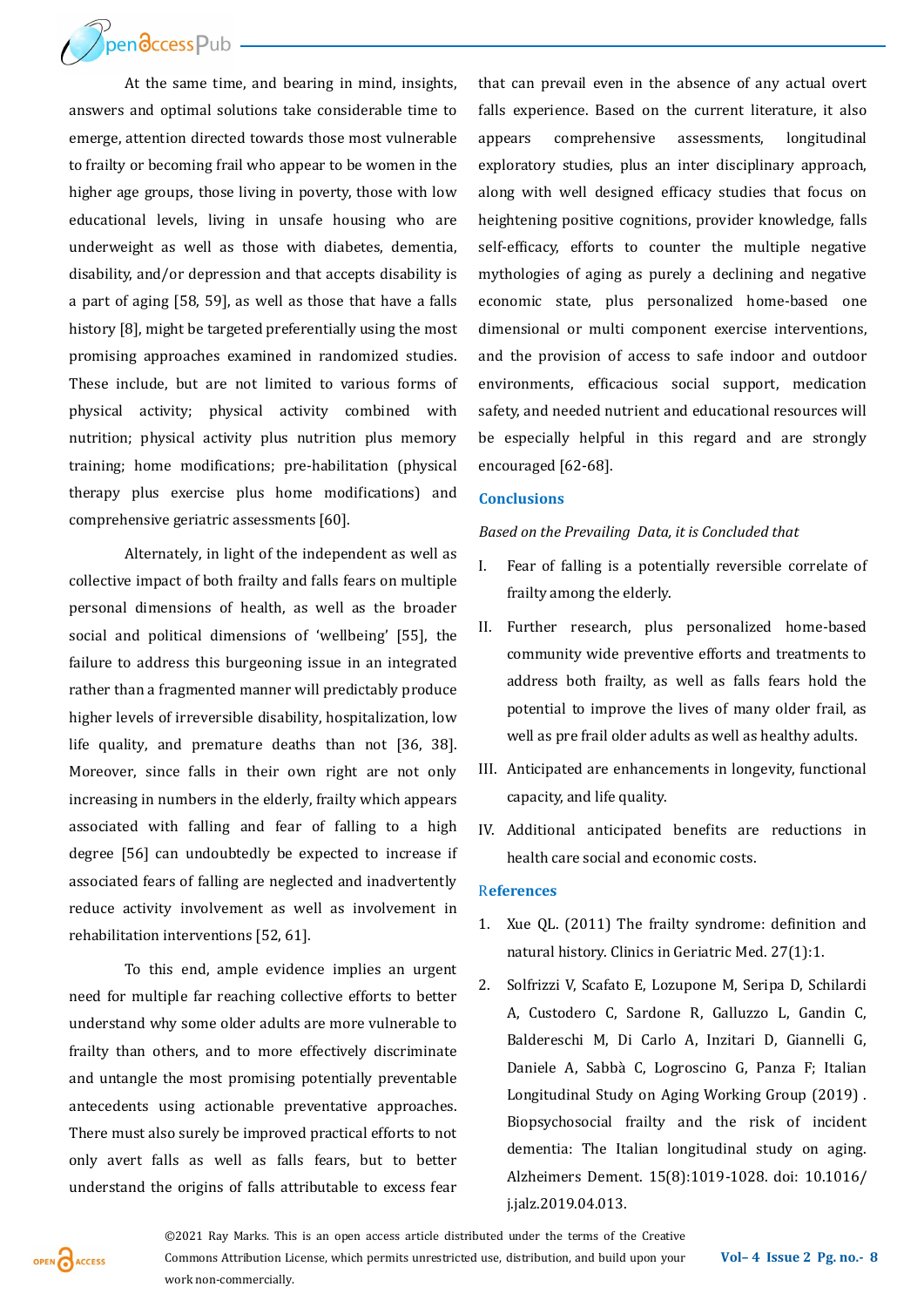Pendccess Pub

- 3. Hoogendijk EO, Afilalo J, Ensrud KE, Kowal P, Onder G, Fried LP. (2019) Frailty: implications for clinical practice and public health. Lancet. 394(10206): 1365-1375. doi: 10.1016/S0140-6736(19)31786-6.
- 4. Higuchi Y, Sudo H, Tanaka N, Fuchioka S, Hayashi Y. (2004) Does fear of falling relate to low physical function in frail elderly persons?: associations of fear of falling, balance, and gait. J Jpn Phys Ther Assoc. 7 (1):41-7. doi: 10.1298/jjpta.7.41.
- 5. Dias RC, Freire MT, Santos EG, Vieira RA, Dias JM, Perracini MR. (2011) Characteristics associated with activity restriction induced by fear of falling in community-dwelling elderly. Rev Bras Fisioter. 15 (5):406-413.
- 6. Soysal P, Veronese N, Thompson T, Kahl KG, Fernandes BS, Prina AM, Solmi M, Schofield P, Koyanagi A, Tseng PT, Lin PY, Chu CS, Cosco TD, Cesari M, Carvalho AF, Stubbs B. (2017) Relationship between depression and frailty in older adults: A systematic review and meta-analysis. Ageing Res Rev. 36:78-87. doi: 10.1016/j.arr.2017.03.005.
- 7. Parry SW, Bamford C, Deary V, Finch TL, Gray J, MacDonald C, McMeekin P, Sabin NJ, Steen IN, Whitney SL, McColl EM. (2016) Cognitive-behavioural therapy-based intervention to reduce fear of falling in older people: therapy development and randomised controlled trial - the Strategies for Increasing Independence, Confidence and Energy (STRIDE) study. Health Technol Assess. 20(56):1-206. doi: 10.3310/hta20560.
- 8. McInnes E, Seers K, Tutton L. (2011) Older people's views in relation to risk of falling and need for intervention: a meta-ethnography. J Adv Nurs. 67 (12):2525-2536. doi: 10.1111/j.1365- 2648.2011.05707.x.
- 9. Inoue T, Maeda K, Nagano A, Shimizu A, Ueshima J, Murotani K, Sato K, Tsubaki A. (2020) Undernutrition, sarcopenia, and frailty in fragility hip fracture: Advanced strategies for improving clinical outcomes. Nutrients. 12(12):3743. doi: 10.3390/nu12123743.
- 10. Visschedijk J, van Balen R, Hertogh C, Achterberg W. (2013) Fear of falling in patients with hip fractures: prevalence and related psychological factors. J Am Med Dir Assoc. 14(3):218-220. doi: 10.1016/ j.jamda.2012.10.013.
- 11. Martin FC, Ranhoff AH. (2020) Frailty and sarcopenia. In: Falaschi P, Marsh D, editors. Orthogeriatrics: The Management of Older Patients with Fragility Fractures [Internet]. Cham (CH): Springer; Chapter 4.
- 12. Clegg A, Young J, Iliffe S, Rikkert MO, Rockwood K. (2013) Frailty in elderly people. Lancet. 381 (9868):752-762. doi: 10.1016/S0140-6736(12)62167 -169.
- 13. Malini FM, Lourenço RA, Lopes CS. (2016) Prevalence of fear of falling in older adults, and its associations with clinical, functional and psychosocial factors: The Frailty in Brazilian Older People‐Rio de Janeiro Study. Geriatr Gerontol Int.16(3):336-344.
- 14. Crehan F, O'Shea D, Ryan JM, Horgan F. (2013) A profile of elderly fallers referred for physiotherapy in the emergency department of a Dublin teaching hospital. Ir Med J.106(6):173-176.
- 15. Kendhapedi KK, Devasenapathy N. (2019) Prevalence and factors associated with frailty among community-dwelling older people in rural Thanjavur district of South India: A cross-sectional study. BMJ Open. 9(10):e032904. doi: 10.1136/bmjopen-2019- 032904.
- 16. Arfken CL, Lach HW, Birge SJ, Miller JP. (1994) The prevalence and correlates of fear of falling in elderly persons living in the community. Am J Pub Hlth. 84 (4):565-570.
- 17. de Souza Moreira B, Sampaio RF, Diz JB, de Carvalho Bastone A, Ferriolli E, Neri AL, Lourenço RA, Dias RC, Kirkwood RN. (2017) Factors associated with fear of falling in community-dwelling older adults with and without diabetes mellitus: Findings from the Frailty in Brazilian Older People Study (FIBRA-BR). Exptal Gerontol. 89:103-111.
- 18. Seematter-Bagnoud L, Santos-Eggimann B, Rochat S,

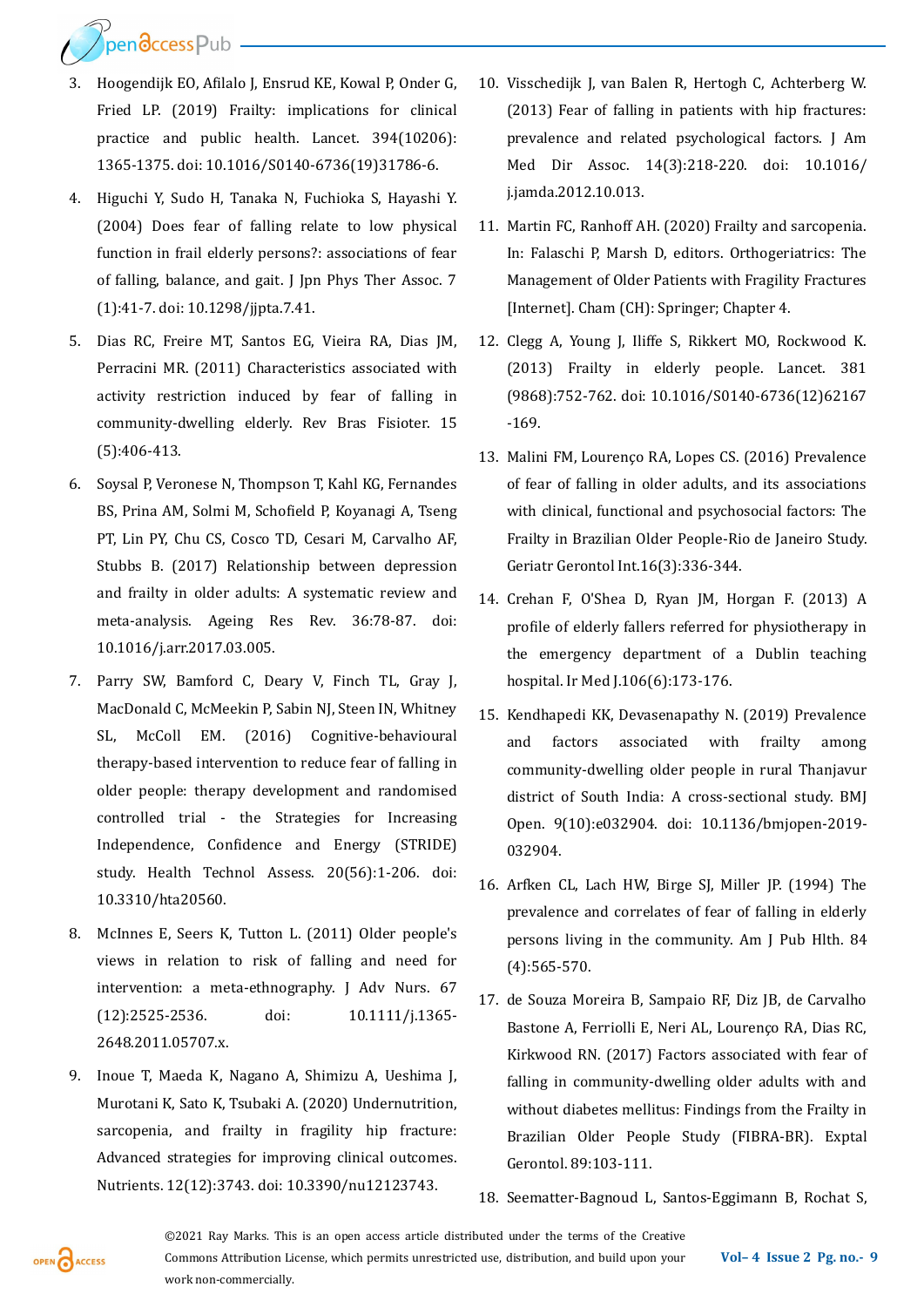Ppendccess Pub

Martin E, Karmaniola A, Aminian K, Piot-Ziegler C, Büla CJ. (2010) Vulnerability in high-functioning persons aged 65 to 70 years: the importance of the fear factor. Aging Clin Exp Res. 22(3):212-218. doi: 10.1007/BF03324799.

- 19. van Iersel MB, Jansen DR, Rikkert MG. (2009) Frailty in the elderly. Ned Tijdschr Geneeskd. 153:A183.
- 20. Merchant RA, Chen MZ, Wong BLL, Ng SE, Shirooka H, Lim JY, Sandrasageran S, Morley JE. (2020) Relationship between fear of falling, fear-related activity restriction, frailty, and sarcopenia. J Am Geriatr Soc. 68(11):2602-2608. doi: 10.1111/ jgs.16719.
- 21. Pilotto A, Custodero C, Maggi S, Polidori MC, Veronese N, Ferrucci L. (2020) A multidimensional approach to frailty in older people. Ageing Res Rev. 60:101047. doi: 10.1016/j.arr.2020.101047.
- 22. Guedes RC, Dias R, Neri AL, Ferriolli E, Lourenço RA, Lustosa LP. (2020) Frailty syndrome in Brazilian older people: A population based study. Ciencia & Saude Coletiva. 25(5):1947-1954. doi: 10.1590/ 1413-81232020255.21582018. .
- 23. Lang PO, Michel JP, Zekry D. (2009) Frailty syndrome: A transitional state in a dynamic process. Gerontol. 55 (5):539-549.
- 24. Tomita Y, Arima K, Tsujimoto R, Kawashiri SY, Nishimura T, Mizukami S, Okabe T, Tanaka N, Honda Y, Izutsu K, Yamamoto N, Ohmachi I, Kanagae M, Abe Y, Aoyagi K. (2018) Prevalence of fear of falling and associated factors among Japanese community-dwelling older adults. Medicine (Baltimore). 97(4):e9721. doi: 10.1097/ MD.0000000000009721.
- 25. Makino K, Lee S, Bae S, Chiba I, Harada K, Katayama O, Tomida K, Morikawa M, Shimada H. (2021) Simplified decision-tree algorithm to predict falls for community-dwelling older adults. J Clin Med. 10 (21):5184. doi: 10.3390/jcm10215184.
- 26. Lach HW. (2005) Incidence and risk factors for developing fear of falling in older adults. Public Health

Nursing. 22(1):45-52.

- 27. Won CW, Lee S, Kim J, Chon D, Kim S, Kim CO, Kim MK, Cho B, Choi KM, Roh E, Jang HC, Son SJ, Lee JH, Park YS, Lee SG, Kim BJ, Kim HJ, Choi J, Ga H, Lee KJ, Lee Y, Kim M. (2020) Korean frailty and aging cohort study (KFACS): cohort profile. BMJ Open. 10(4):e035573. doi: 10.1136/bmjopen-2019-035573.
- 28. Esbrí-Víctor M, Huedo-Rodenas I, López-Utiel M, Navarro-López JL, Martínez-Reig M, Serra-Rexach JA, Romero-Rizos L, Abizanda P. (2017) Frailty and fear of falling: The FISTAC study. J Frailty Aging. 6(3): 136-140.
- 29. Fundenberger H, Stephan Y, Hupin D, Barth N, Terracciano A, Canada B. (2020) Prospective associations between subjective age and fear of falling in older adults. Aging Ment Health. 1-6. doi: 10.1080/13607863.2020.1856775.
- 30. Ní Mhaoláin AM, Fan CW, Romero-Ortuno R, Cogan L, Cunningham C, Lawlor B, Kenny RA. (2012) Depression: A modifiable factor in fearful older fallers transitioning to frailty? Int J Geriatr Psychiatry. 27 (7):727-733. doi: 10.1002/gps.2780.
- 31. Delbaere K, Crombez G, Vanderstraeten G, Willems T, Cambier D. (2004). Fear-related avoidance of activities, falls and physical frailty. A prospective community-based cohort study. Age Ageing, 33(4): 368-373.
- 32. Silveira T, Pegorari MS, de Castro SS, Ruas G, Novais-Shimano SG, Patrizzi LJ.(2015) Association of falls, fear of falling, handgrip strength and gait speed with frailty levels in the community elderly. Medicina (Ribeirão Preto). 48(6):549-556.
- 33. Kressig RW, Wolf SL, Sattin RW, O'Grady M, Greenspan A, Curns A, Kutner M. (2001) Associations of demographic, functional, and behavioral characteristics with activity‐related fear of falling among older adults transitioning to frailty. J Am Geriatrics Soc. 49(11):1456-1462.
- 34. Makino K, Lee S, Bae S, Chiba I, Harada K, Katayama O, Shinkai Y, Makizako H, Shimada H. (2021) Prospective

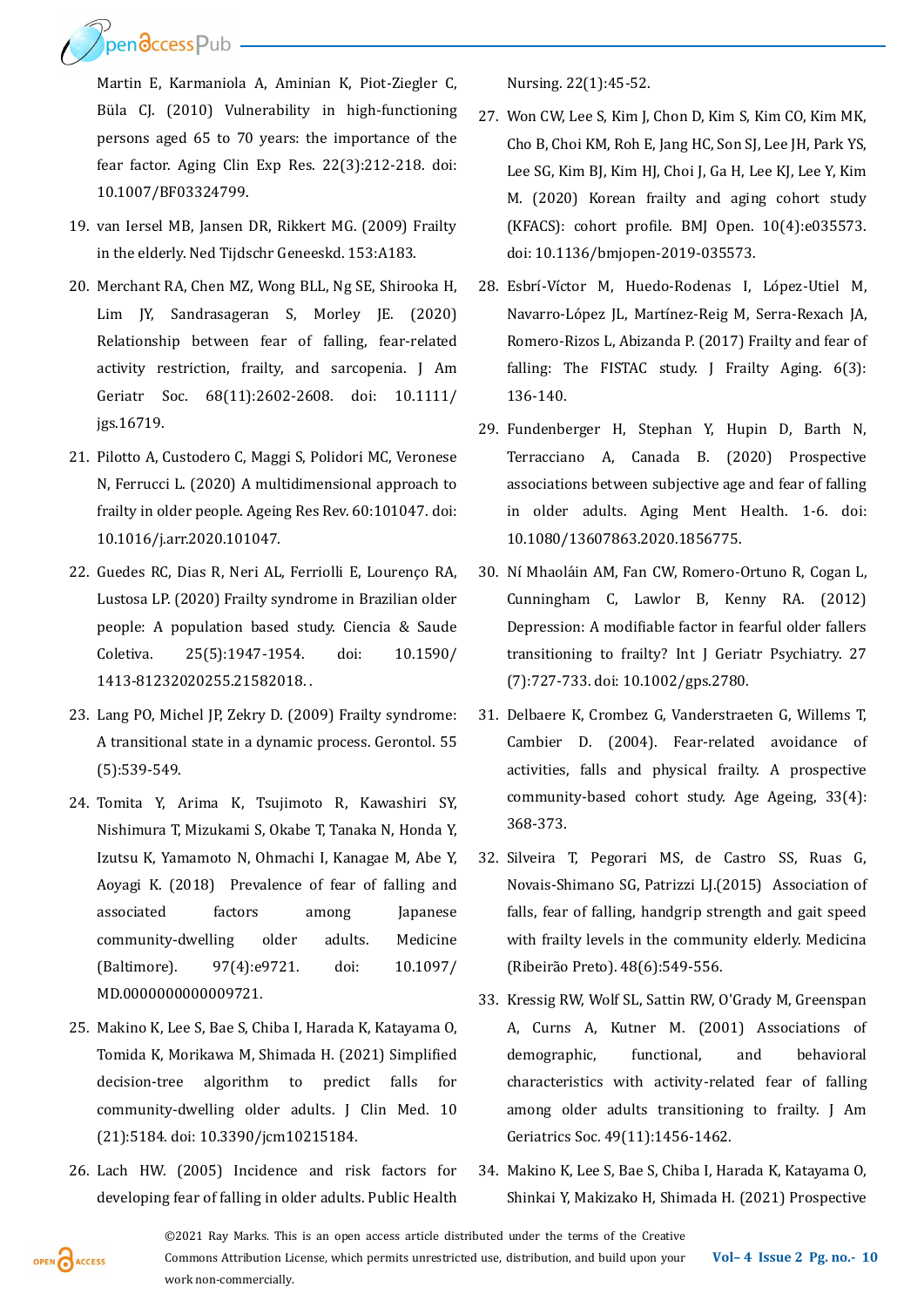Ppendccess Pub

associations of physical frailty with future falls and fear of falling: a 48-month cohort study. Phys Ther. 101(6):pzab059. doi: 10.1093/ptj/pzab059.

- 35. da Silva VD, Tribess S, Meneguci J, Sasaki JE, Garcia-Meneguci CA, Carneiro JAO, Virtuoso JS Jr. (2019) Association between frailty and the combination of physical activity level and sedentary behavior in older adults. BMC Public Health. 19 (1):709. doi: 10.1186/s12889-019-7062-0.
- 36. Suzuki M, Ohyama N, Yamada K, Kanamori M. (2002) The relationship between fear of falling, activities of daily living and quality of life among elderly individuals. Nurs Hlth Sci. 4(4):155-161.
- 37. Chittrakul J, Siviroj P, Sungkarat S, Sapbamrer R. (2020) Multi-system physical exercise intervention for fall prevention and quality of life in pre-frail older adults: a randomized controlled trial. Int J Environ Res Public Health. 17(9):3102. doi: 10.3390/ ijerph17093102.
- 38. Qin Y, Li J, McPhillips M, Lukkahatai N, Yu F, Li K. (2021) Association of fear of falling with frailty in community‐dwelling older adults: A cross‐sectional study. Nurs Hlth Sci. 2021 Apr 6.
- 39. Pérez-Ros P, Vila-Candel R, López-Hernández L, Martínez-Arnau FM. (2020) Nutritional status and risk factors for frailty in community-dwelling older people: A cross-sectional study. nutrients. 12(4):1041. doi: 10.3390/nu12041041.
- 40. Alcolea-Ruiz N, Alcolea-Ruiz S, Esteban-Paredes F, Beamud-Lagos M, Villar-Espejo MT, Pérez-Rivas FJ. (2021) Prevalence of fear of falling and related factors in community-dwelling older people]. Aten Primaria. 53(2):101962. doi: 10.1016/j.aprim.2020.11.003.
- 41. Cesari M, Calvani R, Marzetti E. (2017) Frailty in older persons. Clin Geriatr Med. 33(3):293-303. doi: 10.1016/j.cger.2017.02.002.
- 42. Tan PJ, Khoo EM, Chinna K, Hill KD, Poi PJ, Tan MP. (2014) An individually-tailored multifactorial intervention program for older fallers in a middle-income developing country: Malaysian Falls

Assessment and Intervention Trial (MyFAIT). BMC Geriatr. 14:78. doi: 10.1186/1471-2318-14-78.

- 43. Gitlin LN, Winter L, Dennis MP, Hauck WW. (2008) Variation in response to a home intervention to support daily function by age, race, sex, and education. J Gerontol A Biol Sci Med Sci. 63(7):745-750. doi: 10.1093/gerona/63.7.745.
- 44. Pfortmueller CA, Lindner G, Exadaktylos AK. (2014) Reducing fall risk in the elderly: Risk factors and fall prevention, a systematic review. Minerva Med. 105 (4):275-281.
- 45. De Coninck L, Bekkering GE, Bouckaert L, Declercq A, Graff MJ, Aertgeerts B. (2017) Home-and community‐based occupational therapy improves functioning in frail older people: A systematic review. J Am Geriatrics Soc.65(8):1863-1869.
- 46. El-Khoury F, Cassou B, Latouche A, Aegerter P, Charles MA, Dargent-Molina P. (2015) Effectiveness of two year balance training programme on prevention of fall induced injuries in at risk women aged 75-85 living in community: Ossébo randomised controlled trial. BMJ. 2015 Jul 22;351:h3830. doi: 10.1136/bmj.h3830.
- 47. Yoshimura N, Muraki S, Oka H, Iidaka T, Kodama R, Horii C, Kawaguchi H, Nakamura K, Akune T, Tanaka S. (2018) Do sarcopenia and/or osteoporosis increase the risk of frailty? A 4-year observation of the second and third ROAD study surveys. Osteoporos Int. 29 (10):2181-2190. doi: 10.1007/s00198-018-4596-4.
- 48. Rasmussen RL, Holst M, Nielsen L, Villumsen M, Andreasen J. (2020) The perspectives of health professionals in Denmark on physical exercise and nutritional interventions for acutely admitted frail older people during and after hospitalisation. Health Soc Care Community. 28(6):2140-2149. doi: 10.1111/ hsc.13025.
- 49. Hsieh TJ, Su SC, Chen CW, Kang YW, Hu MH, Hsu LL, Wu SY, Chen L, Chang HY, Chuang SY, Pan WH. (2019) Individualized home-based exercise and nutrition interventions improve frailty in older adults: A randomized controlled trial. Int J Behav Nutr Phys

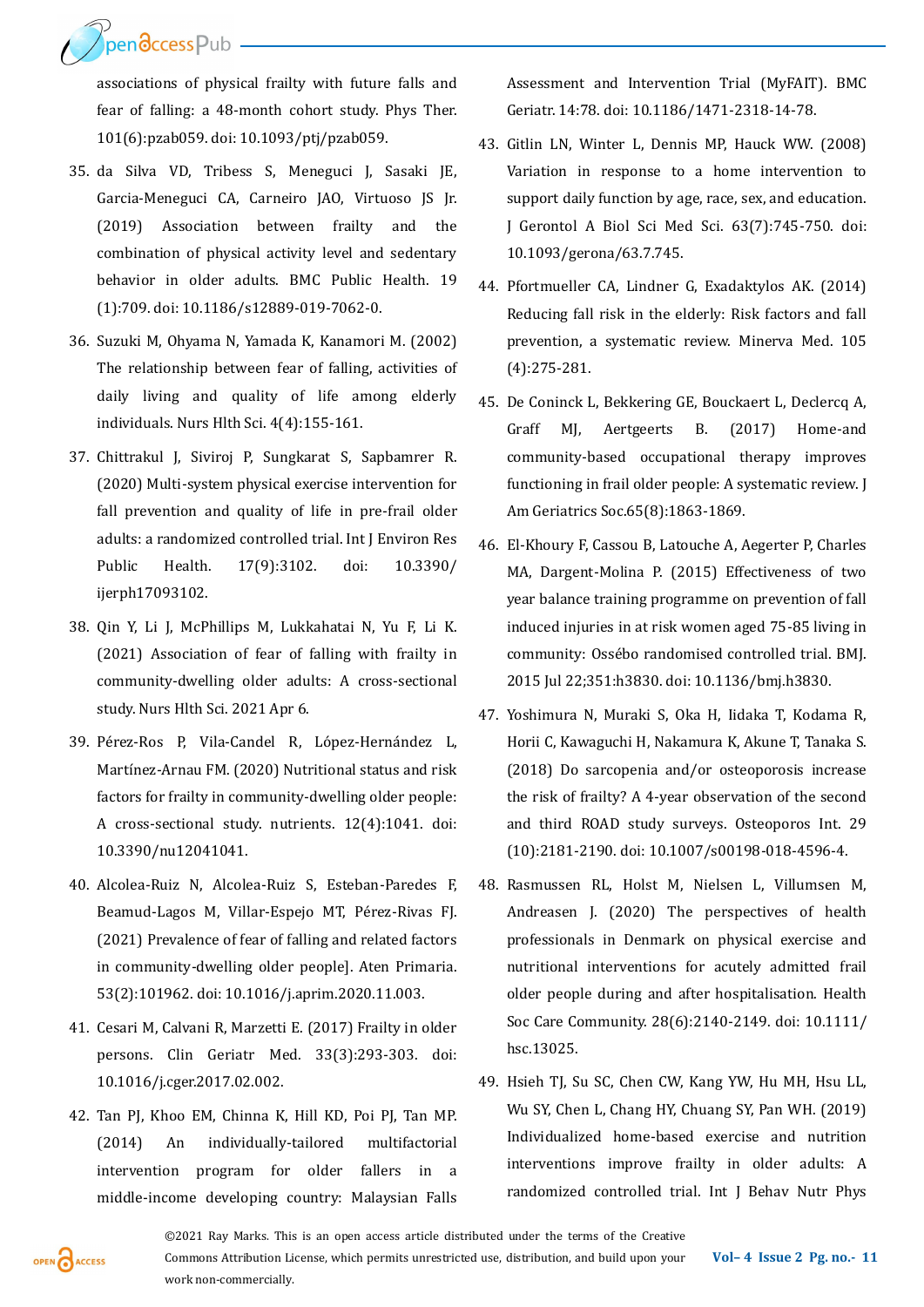

Activity. 16(1):1-5.

- 50. Kapan A, Luger E, Haider S, Titze S, Schindler K, Lackinger C, Dorner TE. (2017) Fear of falling reduced by a lay led home-based program in frail community-dwelling older adults: A randomised controlled trial. Arch Gerontol Geriatr. 68:25-32. doi: 10.1016/j.archger.2016.08.009.
- 51. Carlsson G, Nilsson MH, Ekstam L, Chiatti C, Malmgren Fänge A. (2017) Falls and fear of falling among persons who receive housing adaptations-results from a quasi-experimental study in Sweden. Healthcare (Basel). 5(4):66. doi: 10.3390/healthcare5040066.
- 52. Morley JE. Frailty, falls, and fractures. J Am Med Dir Assoc. 2013 Mar;14(3):149-51. doi: 10.1016/ j.jamda.2012.12.009.
- 53. Walston J, Buta B, Xue QL. (2018) Frailty screening and interventions: Considerations for clinical practice. Clin Geriatr Med. 34(1):25-38. doi: 10.1016/ j.cger.2017.09.004.
- 54. Lee H, Lee E, Jang IY. (2020) Frailty and comprehensive geriatric assessment. J Korean Med Sci. 2020 Jan 20;35(3):e16. doi: 10.3346/ jkms.2020.35.e16.
- 55. Tornero-Quiñones I, Sáez-Padilla J, Espina Díaz A, Abad Robles MT, Sierra Robles Á. (2020) Functional ability, frailty and risk of falls in the elderly: Relations with autonomy in daily living. Int J Environ Res Public Health. 17(3):1006. doi: 10.3390/ijerph17031006.
- 56. Bahat Öztürk G, Kılıç C, Bozkurt ME, Karan MA. (2021) Prevalence and associates of fear of falling among community-dwelling older adults. J Nutr Health Aging. 25(4):433-439. doi: 10.1007/s12603-020-1535-9.
- 57. Sadjapong U, Yodkeeree S, Sungkarat S, Siviroj P. (2020) Multicomponent exercise program reduces frailty and inflammatory biomarkers and improves physical performance in community-dwelling older adults: A randomized controlled trial. Int J Environ Res Public Health. 26;17(11):3760. doi: 10.3390/ ijerph17113760.
- 58. St John PD, Montgomery PR. (2013) Acceptance of

disability and the risk of frailty. Can Geriatr J. 16 (3):105-110. doi: 10.5770/cgj.16.69.

- 59. Llibre Rodriguez JJ, Prina AM, Acosta D, Guerra M, Huang Y, Jacob KS, Jimenez-Velasquez IZ, Salas A, Sosa AL, Williams JD, Jotheeswaran AT, Acosta I, Liu Z, Prince MJ. (2018) The prevalence and correlates of frailty in urban and rural populations in Latin America, China, and India: A 10/66 population-based survey. J Am Med Dir Assoc. 19(4):287-295.e4. doi: 10.1016/j.jamda.2017.09.026.
- 60. Puts MTE, Toubasi S, Andrew MK, Ashe MC, Ploeg J, Atkinson E, Ayala AP, Roy A, Rodríguez Monforte M, Bergman H, McGilton K. (2017) Interventions to prevent or reduce the level of frailty in community-dwelling older adults: a scoping review of the literature and international policies. Age Ageing. 46(3):383-392. doi: 10.1093/ageing/afw247.
- 61. Litwin H, Erlich B, Dunsky A. (2018) The complex association between fear of falling and mobility limitation in relation to late-life falls: A SHARE-Based Analysis. J Aging Health. 30(6):987-1008. doi: 10.1177/0898264317704096.
- 62. Francisco M. Martínez-Arnau, Lucía Prieto-Contreras, Pilar Pérez-Ros, Francisco M. Martínez-Arnau, Lucía Prieto-Contreras, Pilar Pérez-Ros, (2021) Factors associated with fear of falling among frail older adults, Geriatric Nurs. 42(5):1035-1041. doi.org/10.1016/ j.gerinurse.2021.06.007.
- 63. Apóstolo J, Cooke R, Bobrowicz-Campos E, Santana S, Marcucci M, Cano A, Vollenbroek-Hutten M, Germini F, D'Avanzo B, Gwyther H, Holland C. (2018) Effectiveness of interventions to prevent pre-frailty and frailty progression in older adults: A systematic review. JBI Database System Rev Implement Rep. 16 (1):140-232. doi: 10.11124/JBISRIR-2017-003382.
- 64. Calvo-Sotomayor I, Atutxa E, Aguado R. (2020) Who is afraid of population aging? myths, challenges and an open question from the civil economy perspective. Int J Environ Res Public Health. 17(15):5277. doi: 10.3390/ijerph17155277.

©2021 Ray Marks. This is an open access article distributed under the terms of the Creative Commons Attribution License, which permits unrestricted use, distribution, and build upon your work non-commercially.

OPEN CACCESS